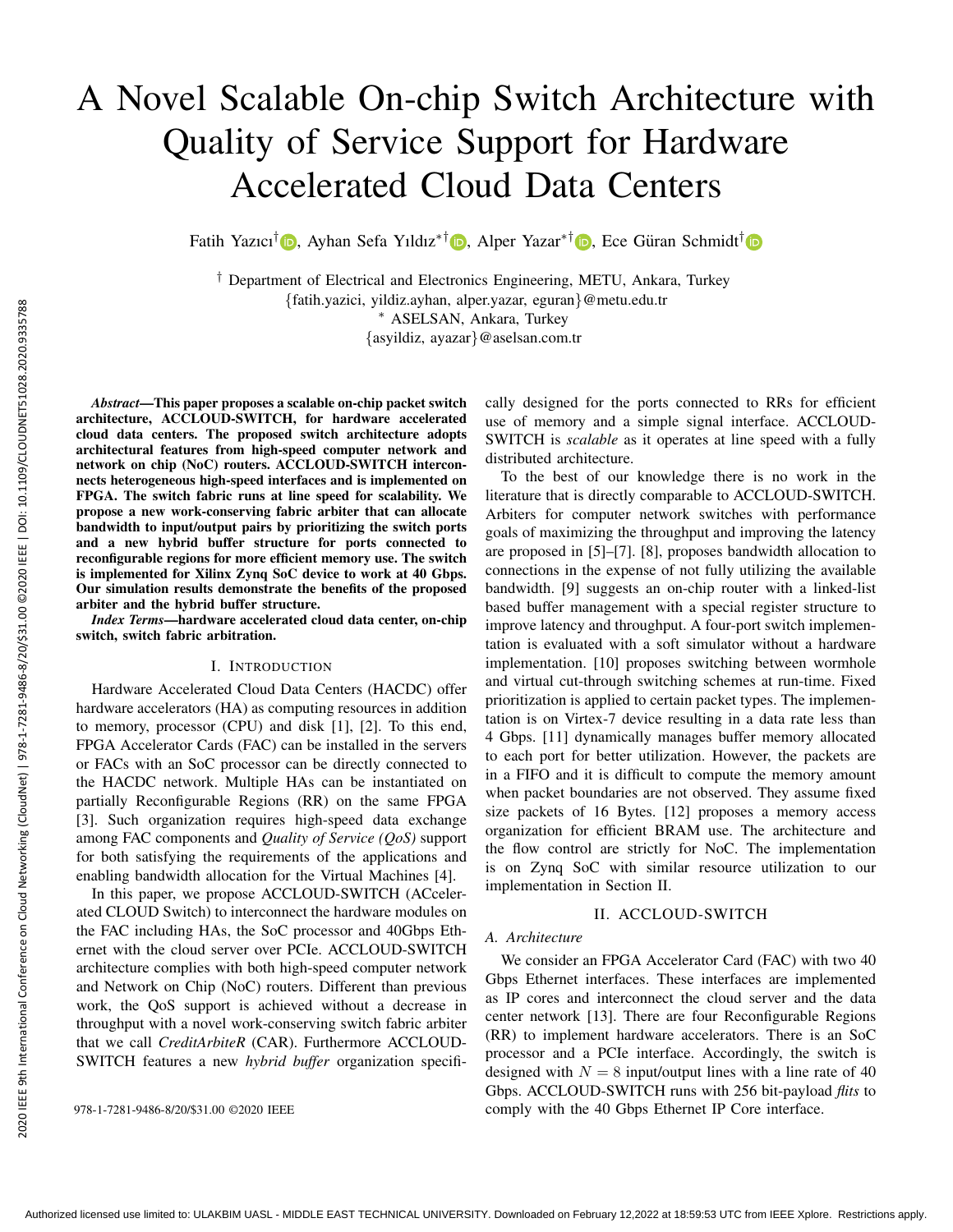Fig. 1 shows the block level design of ACCLOUD-SWITCH with the detailed architecture for input port  $i$  and output port  $j$ . Each input port  $i$  of ACCLOUD-SWITCH is connected to the module Mod\_i and has a dedicated *Virtual Output Queue*  $(VOQ)$  VOQ<sub>\_</sub>i\_j for each output port j. If Mod\_i is a HA, we propose the *hybrid buffer* (HB) architecture as shown in Fig. 1. The HB at input port i consists of the FCFS Receiver Buffer RecBuf i between Mod i and the VOQs. The HAs are expected to communicate with a specific destination module accordingly rather than uniformly distributed destinations. Hence, the Receiver Buffer mostly serves as an extension of the VOQ for the specific destination module resulting in a better memory utilization compared to the dedicated VOQ buffers as we demonstrate with our experimental evaluation in Section II-B. The HA is custom designed and can be interfaced with a single bit stop\_i if RecBuf\_i is full which is a more scalable solution than distinct signals that show the status of each VOQ\_i\_j. ACCLOUD-SWITCH inputs that are connected to system interfaces such as Ethernet feature pure VOQ buffers as they are more likely to communicate with many destination modules and custom interfacing with a single bit is not possible with standard IP cores such as Ethernet. Switch Fabric is a crossbar.

We implement our novel work-conserving switch fabric arbitration method that we call CreditArbiteR (CAR) and Dual Round Robin (DRR) [6] for the Arbiter as a comparison basis. CAR achieves *switching service differentiation* and *proportional bandwidth allocation* for inputs and outputs. CAR is a three step arbitration similar to [5]: 1) inputs set  $Request(i, j) \leftarrow 1$  if VOQ i j is not empty  $($ Ready $[i][j])$ , 2) Arbiter selects a request and sets  $Grant(i, j) \leftarrow 1$  (*i* can be granted more than once), 3) Arbiter selects a grant and marks  $i, j$  pair for the next data transfer over the fabric. Arbitration is repeated until no new connections can be made or  $MaxIters$  is reached. CAR works in parallel for input/output ports compatible with the architecture in Fig 1. CAR achieves service differentiation by prioritization of the granted inputs and accepted outputs. We allocate each input i and output j  $Grant FullCredit(i, j)$  and  $Accept FullCredit(i, j)$  *credits* respectively in accordance with the desired level of service for connection  $i, j$  from input and outputs perspective. We define an *arbitration round* for output j with  $T_{OUT,j} = \sum_i GrantFullCredit(i, j)$  and for input *i* with  $T_{IN,i} = \sum_{j} \text{AcceptFullCredit}(i, j)$  as cycles where all  $j$ 's and  $i$ 's get prioritized respectively. Let the line rate be C and desired bandwidth for connection  $(i, j)$  be  $B_{in,i}(j)$  (for input) and  $B_{out,i}(i)$  (for output). Credits should be selected using equations 1, 2 and 3.

CAR tracks the amount of service distribution received by input  $i$  and output  $j$  during the arbitration round by state variables  $GrandCredit(i, j)$  and  $AcceptCredit(i, j)$  which are re-initialized with full credits each arbitration round and decremented when  $(i, j)$  are connected. When credits are depleted, the respective  $GrantPtr(i)$  or  $AcceptPtr(i)$  is advanced to the next port to be prioritized. Ports with depleted credits are still connected if there are no alternative matches, thus maintaining the work conserving behaviour different than [8]. We randomly select the next port to prioritize when advancing the pointers for a proportionally fair distribution of credits of unmatched ports.

$$
\sum_{j'} B_{in,i}(j') = C, \forall i \text{ and } \sum_{i'} B_{out,j}(i') = C, \forall j. \tag{1}
$$

$$
GrantFull Credit(i, j) / T_{OUT, j} = B_{out, j}(i) / C.
$$
 (2)

$$
AcceptFull Credit(i, j)/T_{IN,i} = B_{in,i}(j)/C.
$$
 (3)

#### *B. Implementation and Performance Evaluation*

ACCLOUD-SWITCH is implemented for Xilinx XC7Z100 SoC running on single 156.25 MHz clock using Xilinx Vivado 2016.4. The selected SoC has available 277400 LUTs, 554800 FFs and 755 BRAMs (with 36 Kb capacity). CAR uses approximately 24k LUTs, 45k FFs and 224 BRAMs. DRR uses slightly less logic resources as expected at 20k LUTs and 43k FFs where BRAM usage is the same and consistent with the system architecture in Fig.1. The estimated power consumption is around 0.7 Watts for both implementations.

We developed an event-based cycle-accurate simulator in C++ language that models the implementation in Section II-A to measure the performance of the developed switch architecture and CAR fabric arbitration. We verify our simulator by repeating the DRR experiment in [6] that can be seen in Fig.2 (a). Next, we implement CAR in our simulator with an 8x8 switch with 40 Gbps line rate on all ports. We demonstrate the service differentiation capability of CAR with unlimited VOOs and without RecBuf i under uniform destination ports. 1% of the packets are 40 Bytes and the remaining packets are 1500 Bytes as we assume that HAs will produce streams of data. We set;  $B_{out,j}=8$ , 6, 4 and 2 Gbps for ports 0-1, 2-3, 4-5 and 6-7. The respective CAR configuration is  $\forall j$ , GrantFullCredit $(i, j) = [8, 8, 6, 6, 4, 4, 2, 2]$ and  $\forall i, j, Accept FullCredit(i, j)=2$ . Fig.2 (b) shows the throughput of an output port  $j$  with CAR and DRR. Both arbiters work with  $MaxIters = 3$  as we observe that CAR achieves convergence with an average number of iterations of 2.74 at 90% load. We observe that both CAR and DRR are work conserving: throughput is equal to offered load until 100%, and very close to 40 Gbps (39.7 Gbps) after. Next, we evaluate two service levels with  $B_{out,j} = B_{in,i} = 2$  Gbps (low) and  $B_{out,j} = B_{in,i} = 8$  Gbps (high) under a hot-spot destination scenario where all source ports contend to reach four destination ports. The simulation results in Fig.2 (c) show that CAR achieves proportional bandwidth allocation is achieved while.the matching efficiency of arbitration is affected from the non-uniform traffic for DRR. We evaluate the HB architecture with two RR ports contend to access two outputs. All RR (port 0-3) are assigned a service level  $B_{in,i} = 8$  Gbps and the rest (port 4-7)  $B_{in,i} = 2$  Gbps. Pure VOQ and HB architecture both have 640 flits of memory. The HB has 60 flits for each VOQ and 160 flits for the shared buffer in front. Fig.3 (a) shows the total throughput an input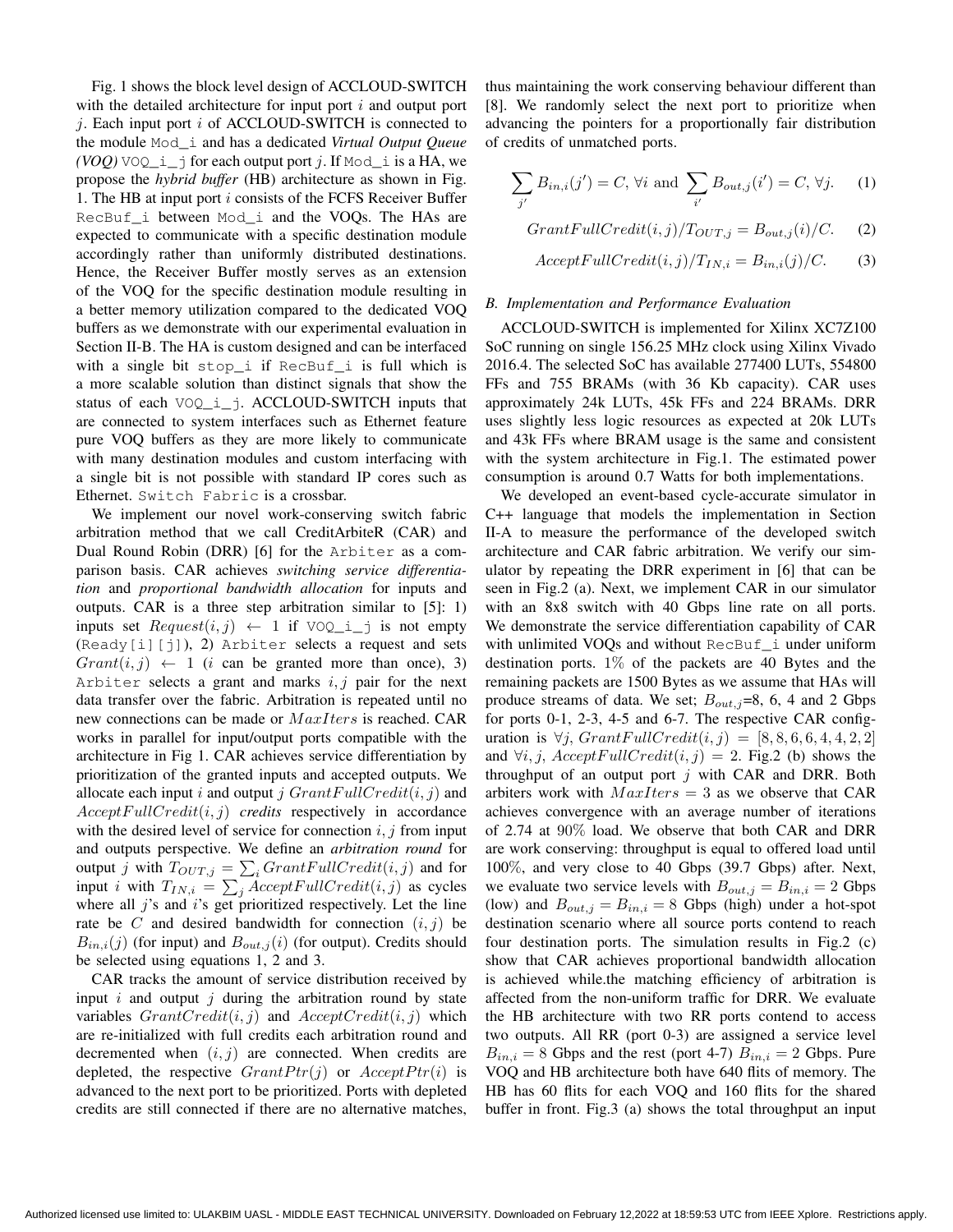



(a) Simulator verification (16x16, uniform tf.).





Fig. 1: ACCLOUD-SWITCH architecture.

(b) CAR bandwidth allocation (uniform tf.). Fig. 2: Quality of service simulator experiments.



Fig. 3: Hybrid architecture simulator experiments.

port achieves under this imbalanced loading scenario. Under low load, Pure VOQ and HB both stay in the allocated VOQ memory for queuing. After 60% throughput, 80 flits of VOQ memory of the Pure VOQ model are filled mostly and RRs are blocked more frequently whereas the HB model continues using the shared buffer region as an extension to its VOQs. At 95% load, (sent  $40 \cdot 0.95 = 38$  Gbps), the HB model reaches 35.4 Gbps whereas the Pure VOQ model tops at 28.5 Gbps, demonstrating the advantage of HB under expected traffic patterns. Fig.3 (b) shows the buffering actions taken. Under Pure VOQ, at 65% load, 89% of the data are accepted to VOQs and 11% of the incoming data are blocked. In HB, 76.5% of the data are accepted to VOQs, 23.3% are redirected to the shared buffer and only 0.2% is blocked. Fig.3 (c) illustrates that HB significantly decreases blocking probability.

## III. CONCLUSION

Throughput (Gbps)

Throughput (Gbps)

This paper proposes ACCLOUD-SWITCH, an on-chip switch architecture to interconnect the modules on the FPGA Accelerator Card including Hardware Accelerators and 40 Gbps Ethernet interfaces. Our experiments show that ACCLOUD-SWITCH achieves 40 Gbps throughput with line speed operation while offering QoS thanks to our novel fabric arbiter and hybrid input buffer organization. The switch is implemented on the Zynq-7000 SoC XC7Z100 at 40 Gbps line rate to demonstrate the resource use. As the next step of our research, the switch will be employed in an laboratory test bed with cloud servers and tested under real traffic.

#### ACKNOWLEDGMENT

This work was supported by the Scientific and Research Council of Turkey (TUBITAK) [Project Code 117E667- 117E668]. The authors would like to thank ASELSAN for their support.

(c) CAR bandwidth allocation (nonuniform tf.).

50 100 150 Offered Load (%)

Throughput of Ports vs Load

DRR High DRR Low

CAR High CAR Low